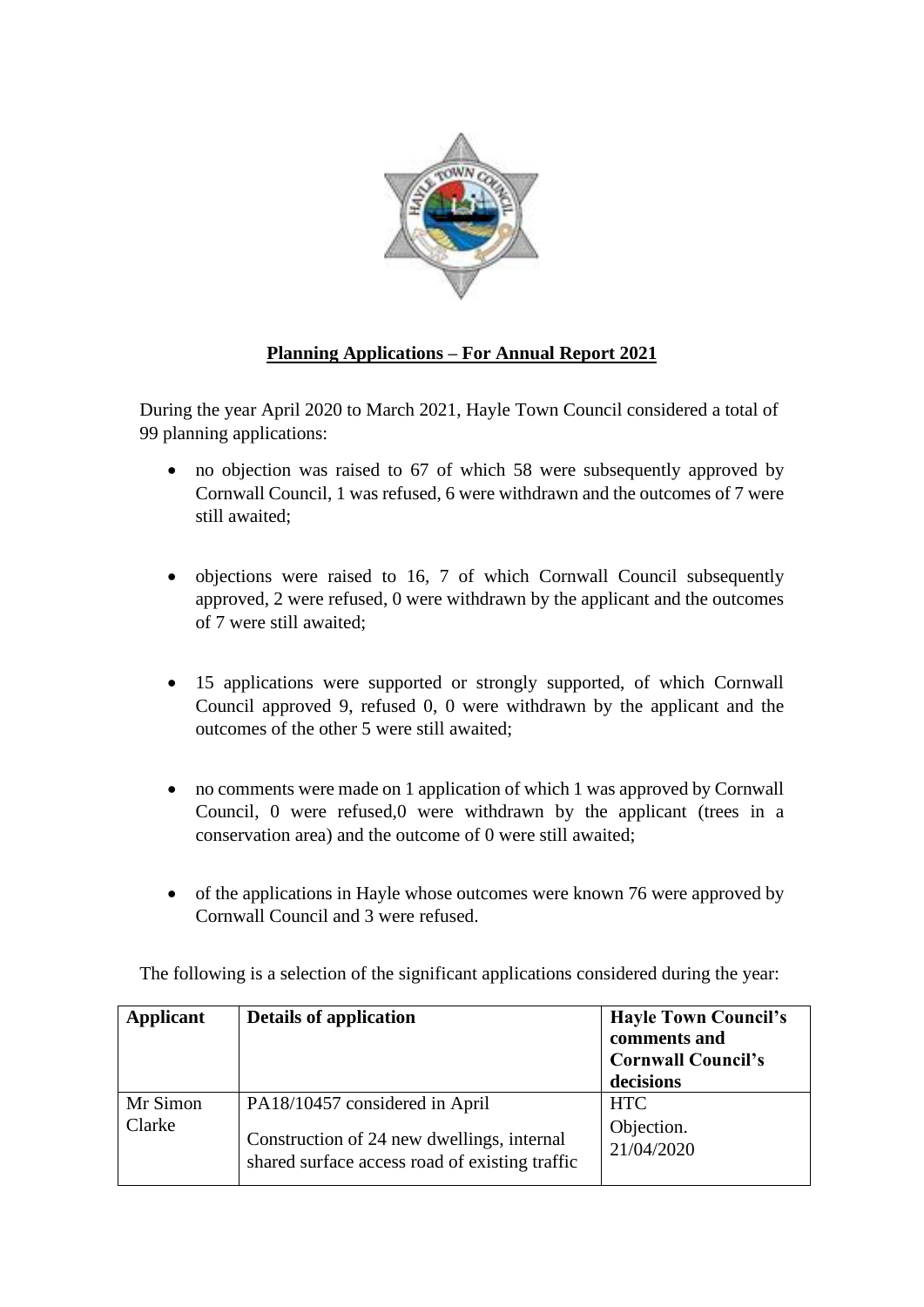| signalled junction and associated parking and | On the grounds that the                          |
|-----------------------------------------------|--------------------------------------------------|
| infrastructure.                               | planning application is                          |
|                                               | against policy SD1, SD2,                         |
|                                               | and HB1 of the HNP. It                           |
| Foundry Yard Carnsew Road Hayle               | is against policy 12, 16,                        |
|                                               | 21, and 24 of the CLP.                           |
|                                               | There is an objection                            |
|                                               | from Network Rail                                |
|                                               | regarding the planning                           |
|                                               | application expanding                            |
|                                               | over their land. It also                         |
|                                               | does not allow 2 m of                            |
|                                               | clearance from the face                          |
|                                               | of the piers to allow for                        |
|                                               | maintenance and                                  |
|                                               | inspection. We                                   |
|                                               | understand that there was                        |
|                                               | a site meeting between                           |
|                                               | Arke and Network Rail                            |
|                                               | in September 2018.                               |
|                                               | There may have been a                            |
|                                               | site meeting but there                           |
|                                               | certainly has not been a                         |
|                                               | written response to                              |
|                                               | Network Rail's                                   |
|                                               | comments dated the 30th                          |
|                                               | November 2018, and 1st                           |
|                                               | March 2019. Therefore,                           |
|                                               | Network Rail's objection                         |
|                                               | still stands. The                                |
|                                               | buildings maybe set back                         |
|                                               | at least 4 m, however the                        |
|                                               | fences and gardens abut                          |
|                                               | directly up to the piers,                        |
|                                               | thus preventing essential                        |
|                                               | maintenance and                                  |
|                                               | inspection without                               |
|                                               | removing the fences and                          |
|                                               | causing possible damage                          |
|                                               | to gardens. It has to be                         |
|                                               | noted that some heavy                            |
|                                               |                                                  |
|                                               | plant machinery will<br>have to be used. We have |
|                                               | been notified that a                             |
|                                               |                                                  |
|                                               | covenant will allow                              |
|                                               | access to Network Rail                           |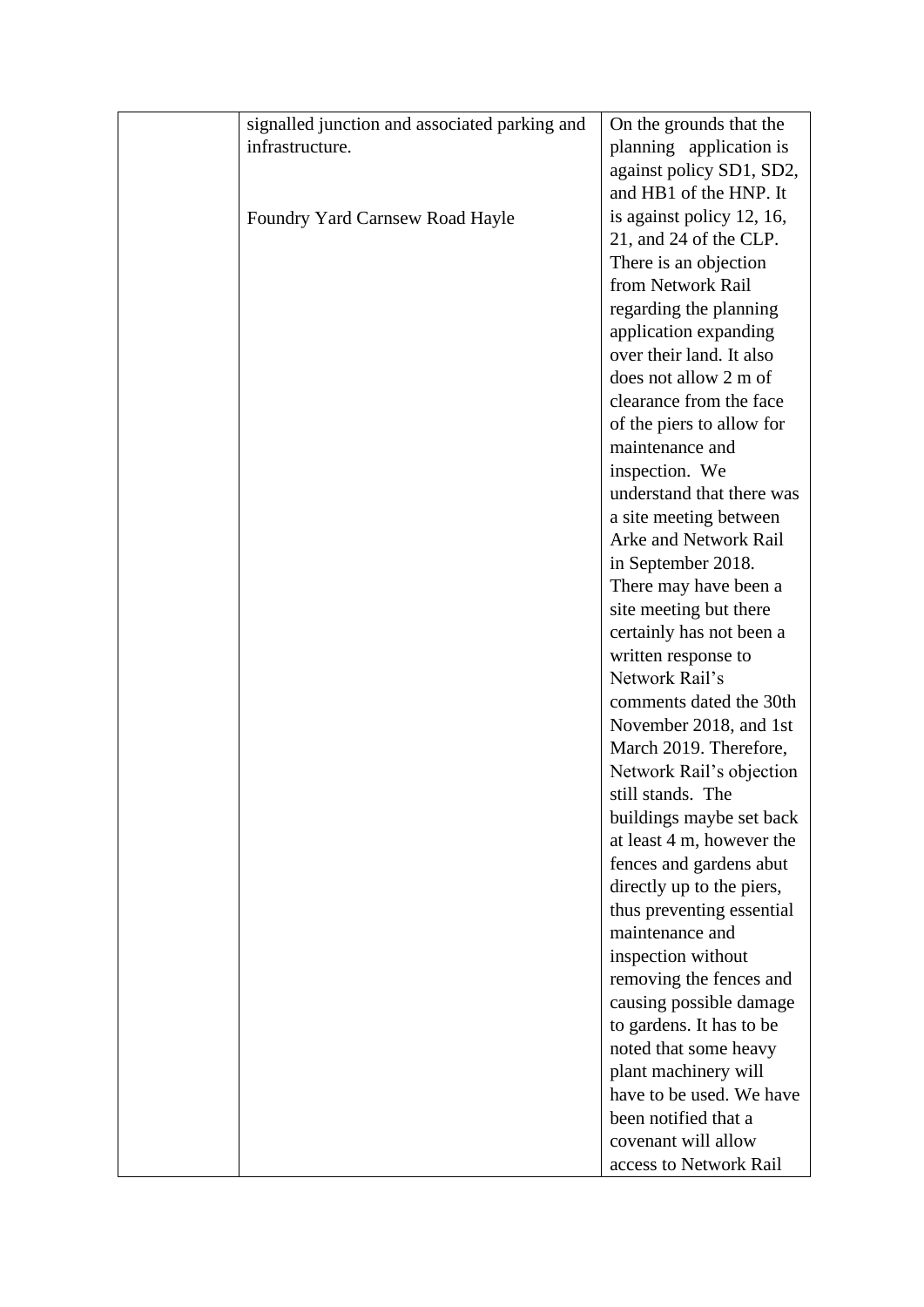|  | and prevent any<br>substantial building<br>within 3m of the piers.<br>However, this would<br>confer the problem on to<br>any resident of affected<br>properties severely<br>hampering their privacy<br>and freedom.                                                                                                     |
|--|-------------------------------------------------------------------------------------------------------------------------------------------------------------------------------------------------------------------------------------------------------------------------------------------------------------------------|
|  | Block 1 and 5 has a fence<br>which abuts directly on<br>to the viaduct piers. This<br>would cause an area<br>under the viaduct which<br>would be open and could<br>attract antisocial<br>behaviour.                                                                                                                     |
|  | The application can no<br>longer rely on the<br>outdated Penwith Local<br>Plan, to allow for<br>permission. The Hayle<br>Neighbourhood Plan<br>defines the built-up<br>areas, so policy SD1<br>should stand. The<br>Cornwall site allocation<br>DPD document has been<br>adopted.                                       |
|  | The noise and pollution<br>from traffic and trains is<br>great in this area. The<br>noise impact assessment<br>was produced in<br>November 2018. Trains<br>have since been<br>increased to every half an<br>hour in each direction,<br>meaning that trains are<br>running every 15 minutes<br>on the viaduct. This is a |
|  | very busy traffic junction<br>too. Only noise pollution                                                                                                                                                                                                                                                                 |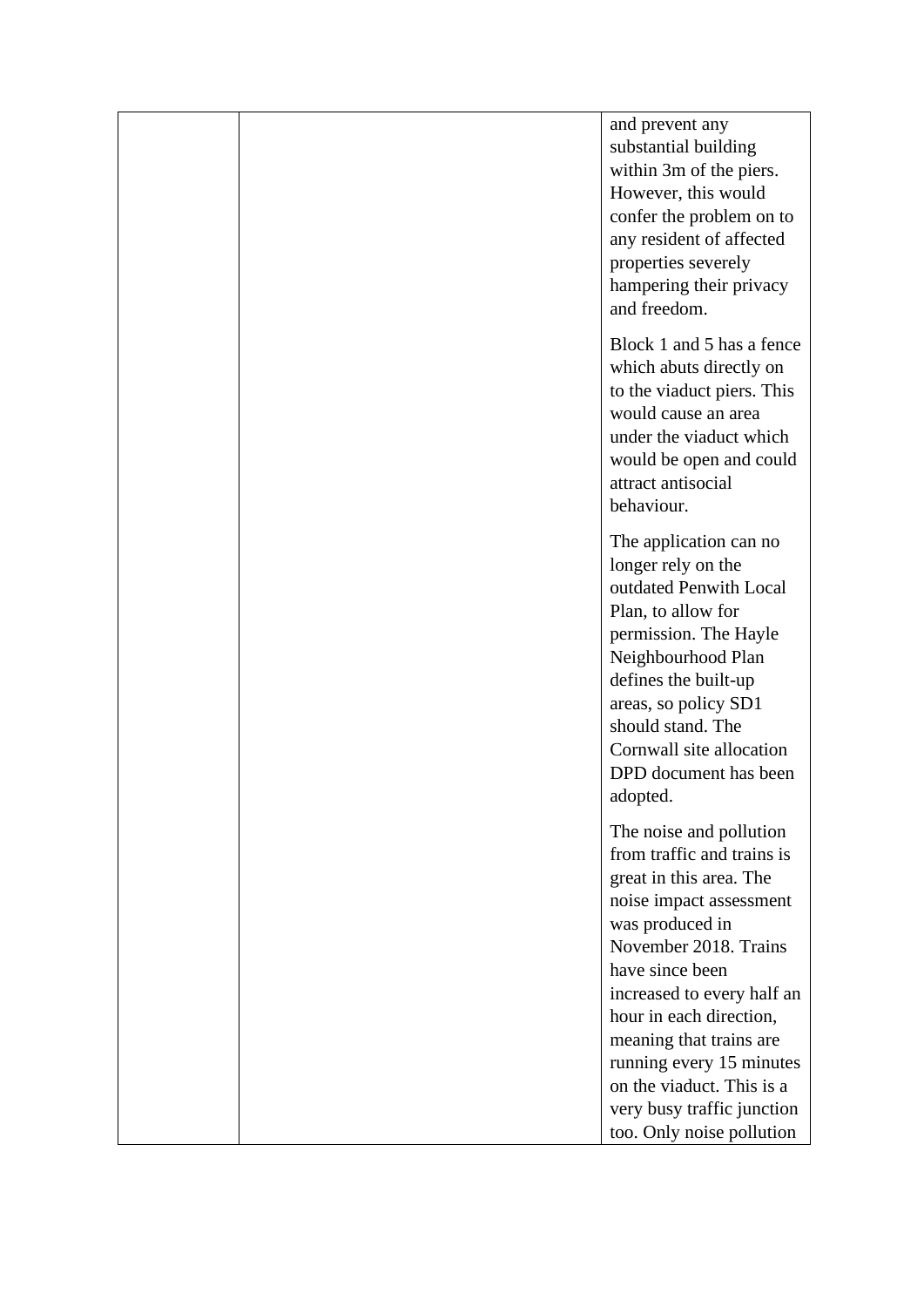|  | was assessed at the time<br>and not actual pollution. |
|--|-------------------------------------------------------|
|  |                                                       |
|  | Therefore, it is against<br>policy 12 and 16 of the   |
|  | CLP.                                                  |
|  | The Gasworks were                                     |
|  | designed in 1830 but not                              |
|  | built until1843. The area<br>represents a rare        |
|  | opportunity to study a                                |
|  | single phase, single use                              |
|  | industrial complex.                                   |
|  | Archaeologically an                                   |
|  | investigation here could<br>help to understand the    |
|  | <b>Gasworks at Falmouth</b>                           |
|  | and Penzance too. They                                |
|  | were all built by                                     |
|  | Harvey's in conjunction<br>with William Braunton      |
|  | of the Eagle Foundry in                               |
|  | Birmingham. An in depth                               |
|  | archaeological study                                  |
|  | should be undertaken                                  |
|  | The Gasworks are an                                   |
|  | ancillary industry, as it                             |
|  | formed part of Harvey's<br>and Company foundry.       |
|  | The Plantation is an                                  |
|  | <b>Ancient Scheduled</b>                              |
|  | Monument. They fall                                   |
|  | within the World                                      |
|  | Heritage Site and are<br>therefore afforded extra     |
|  | protection from planning                              |
|  | legislation. In section 16                            |
|  | of the NPPF (Feb. '19)                                |
|  | part 184 these assets are                             |
|  | an irreplaceable resource<br>and should be preserved  |
|  | in a manner appropriate                               |
|  | to their significance. The                            |
|  | development is also                                   |
|  | against policy 194b of                                |
|  | the NPPF. The setting of                              |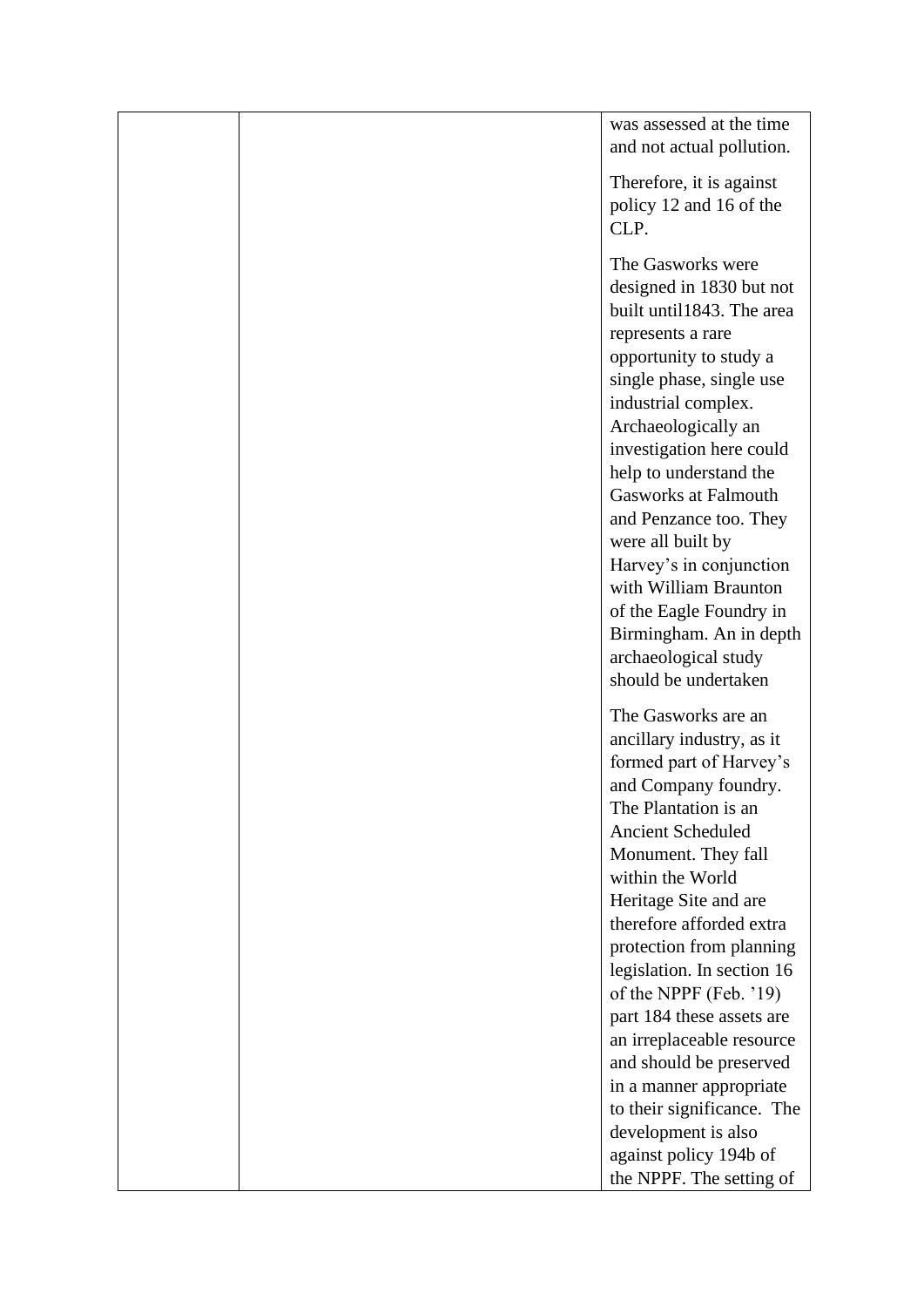|  | the Ancient Scheduled                                |
|--|------------------------------------------------------|
|  | Monument will be                                     |
|  | changed significantly.                               |
|  | The hillfort occupies a                              |
|  | strategically significant                            |
|  | controlling position on a                            |
|  | low, but prominent small                             |
|  | hill at the north-east end                           |
|  | of a broad ridge                                     |
|  | overlooking the Hayle                                |
|  | estuary from the south.                              |
|  | The previous planning                                |
|  | permission was more                                  |
|  | open with a car park<br>between the commercial       |
|  |                                                      |
|  | building and the<br>monument. Therefore,             |
|  | this planning application                            |
|  | is against policy 21 a and                           |
|  | b of the CLP.                                        |
|  |                                                      |
|  | The Affordable                                       |
|  | <b>Housing Department</b>                            |
|  | maintain an objection                                |
|  | regarding the lack of                                |
|  | affordable housing.                                  |
|  | Para. 117 of the NPPF                                |
|  | states planning policies                             |
|  | and decisions should                                 |
|  | promote an effective use                             |
|  | of the land in meeting the                           |
|  | need for homes and other                             |
|  | uses, whilst safeguarding                            |
|  | and improving the                                    |
|  | environment and                                      |
|  | ensuring safe and healthy<br>living conditions. This |
|  | site does not ensure safe                            |
|  | and healthy living                                   |
|  | conditions for its                                   |
|  | residents because of the                             |
|  | pollution and noise                                  |
|  | issues. Para. 117                                    |
|  | continues with; Strategic                            |
|  | policies should set out a                            |
|  | clear strategy for                                   |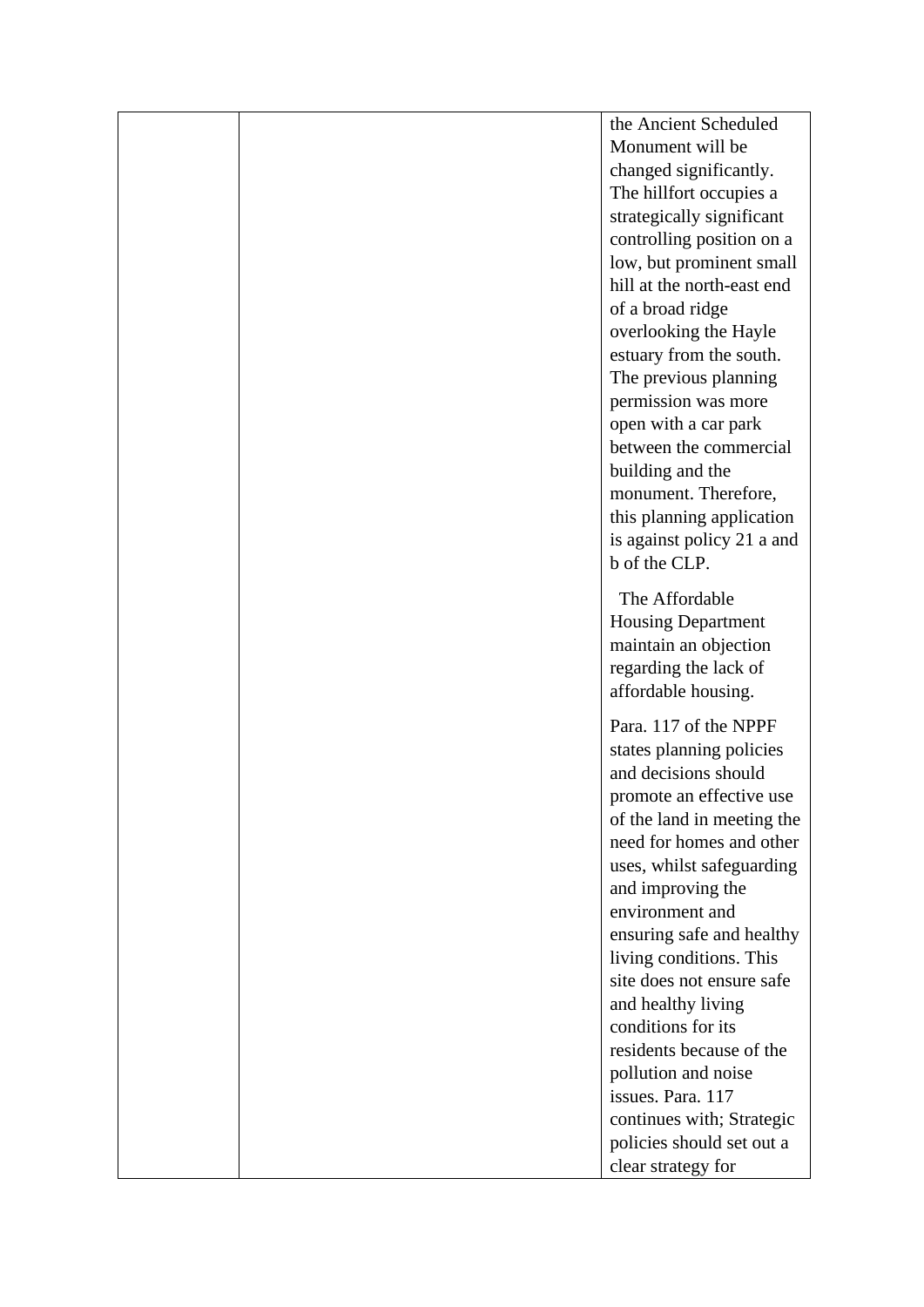|             |                                                                                   | accommodating                              |
|-------------|-----------------------------------------------------------------------------------|--------------------------------------------|
|             |                                                                                   | objectively assessed                       |
|             |                                                                                   | needs, in a way that                       |
|             |                                                                                   | makes as much use as                       |
|             |                                                                                   | possible of previously                     |
|             |                                                                                   | developed, "brownfield"                    |
|             |                                                                                   | land. Except where this                    |
|             |                                                                                   | would conflict with other                  |
|             |                                                                                   | policies in this                           |
|             |                                                                                   | framework, including                       |
|             |                                                                                   | causing harm to                            |
|             |                                                                                   | designated sites of                        |
|             |                                                                                   | importance.                                |
|             |                                                                                   |                                            |
|             |                                                                                   | The building of the                        |
|             |                                                                                   | footbridge of Penpol                       |
|             |                                                                                   | Creek is only triggered<br>when 8000 m2 of |
|             |                                                                                   | commercial property is                     |
|             |                                                                                   | built on South Quay and                    |
|             |                                                                                   | Foundry Yard. The loss                     |
|             |                                                                                   | of a retail unit on                        |
|             |                                                                                   | Foundry Yard will mean                     |
|             |                                                                                   | that the trigger point for                 |
|             |                                                                                   | the footbridge is never                    |
|             |                                                                                   | reached.                                   |
|             |                                                                                   | If CC is minded to                         |
|             |                                                                                   | approve this application                   |
|             |                                                                                   | HTC want this called                       |
|             |                                                                                   | into Committee.                            |
|             |                                                                                   | CC                                         |
|             |                                                                                   | Approved                                   |
|             |                                                                                   | 30/07/2020                                 |
| Mrs B       | PA20/08644 considered in November                                                 | <b>HTC</b>                                 |
| Wright Home |                                                                                   | <b>Strong Objection</b>                    |
| Group       | Change of use application from residential                                        | 20/11/2020                                 |
|             | dwelling (C3) to a House in Multiple<br>Occupation<br>for<br>Supported<br>Housing | O)n the grounds that the                   |
|             | Accomodation and minor alterations to the                                         | location is<br>unsuitable                  |
|             | garage, including removal of doors into                                           | being the gateway to the                   |
|             | windows to match those on the existing house.                                     | town, on the the main                      |
|             |                                                                                   | road near an extremely                     |
|             | Tamarisk, 23 Penmare Terrace, Hayle TR27                                          | busy junction. It is a                     |
|             | 4PH                                                                               | densely<br>populated                       |
|             |                                                                                   | residential area opposite a                |
|             |                                                                                   | supermarket and close to                   |
|             |                                                                                   | the Recreation Ground.                     |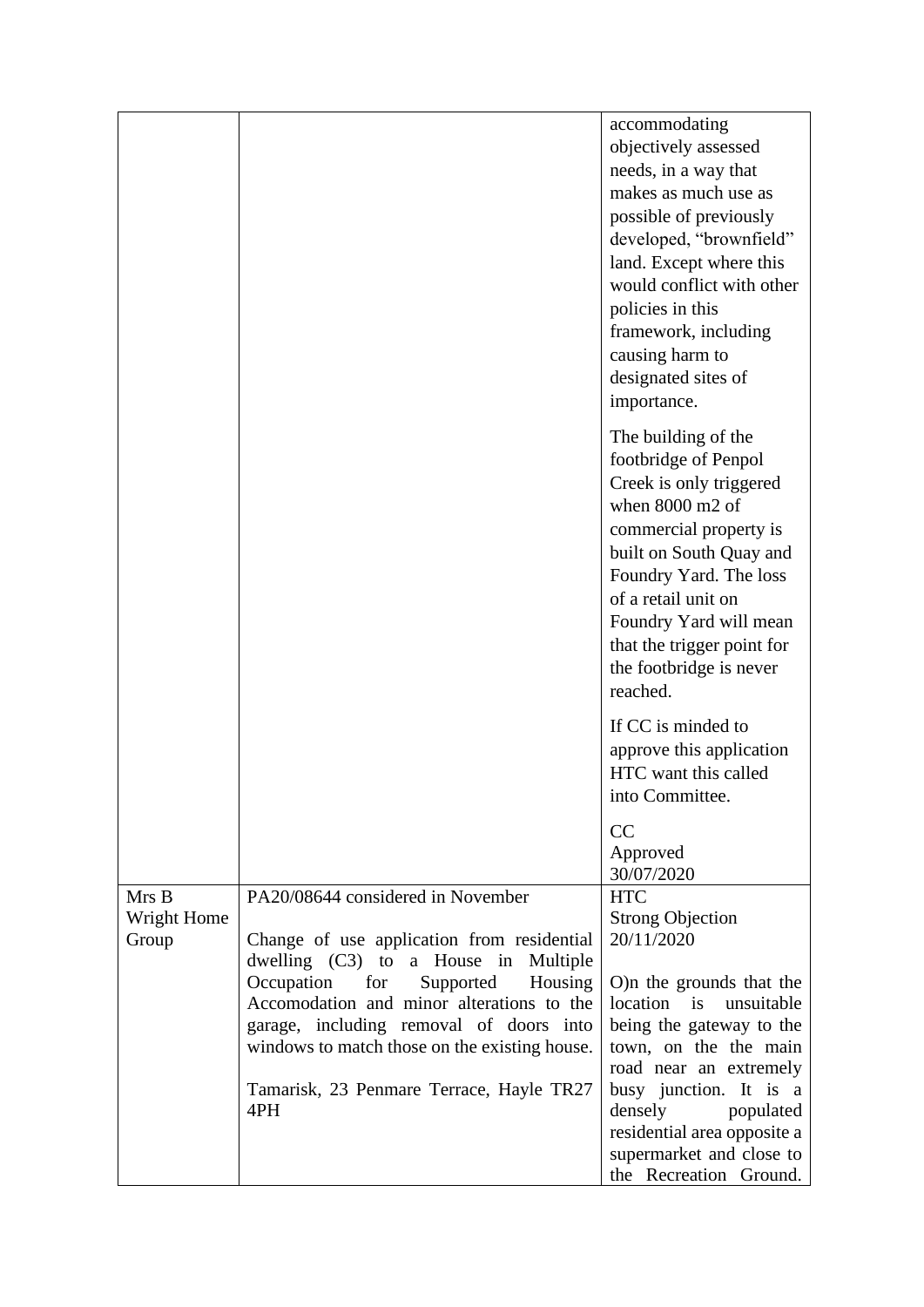| reduce the quality of life<br>for local residents with<br>the likelihood of anti-<br>social behaviour. It is also<br>near to a number of large<br>holiday campsites and<br>there is a concern that<br>behaviour. It is also near<br>to a number of large<br>holiday campsites and<br>there is a concern that<br>this would have a<br>detrimental impact to the<br>tourism trade as well as<br>the quality of life for<br>residents.<br>Hayle is a popular holiday<br>destination, being second<br>in the county to Newquay<br>in terms of the number of<br>beds, and as such the<br>population<br>swells<br>massively and<br>there<br>simply<br>isn't<br>the<br>infrastructure to deal with<br>this, in terms of police<br>resourcing<br>and<br>there<br>being no minor injuries<br>unit or hospital in the<br>town.<br>The<br>Hayle<br>Neighbourhood<br>Police<br>Team has raised serious<br>concerns, which Hayle<br>Town<br>Council<br>fully<br>there is<br>support,<br>as<br>currently only one officer<br>serving the parishes of<br>Hayle, St Hilary, St Erth<br>and Gwinear Gwithian. |  | This application would  |
|----------------------------------------------------------------------------------------------------------------------------------------------------------------------------------------------------------------------------------------------------------------------------------------------------------------------------------------------------------------------------------------------------------------------------------------------------------------------------------------------------------------------------------------------------------------------------------------------------------------------------------------------------------------------------------------------------------------------------------------------------------------------------------------------------------------------------------------------------------------------------------------------------------------------------------------------------------------------------------------------------------------------------------------------------------------------------------------------|--|-------------------------|
|                                                                                                                                                                                                                                                                                                                                                                                                                                                                                                                                                                                                                                                                                                                                                                                                                                                                                                                                                                                                                                                                                              |  |                         |
|                                                                                                                                                                                                                                                                                                                                                                                                                                                                                                                                                                                                                                                                                                                                                                                                                                                                                                                                                                                                                                                                                              |  |                         |
|                                                                                                                                                                                                                                                                                                                                                                                                                                                                                                                                                                                                                                                                                                                                                                                                                                                                                                                                                                                                                                                                                              |  |                         |
|                                                                                                                                                                                                                                                                                                                                                                                                                                                                                                                                                                                                                                                                                                                                                                                                                                                                                                                                                                                                                                                                                              |  |                         |
|                                                                                                                                                                                                                                                                                                                                                                                                                                                                                                                                                                                                                                                                                                                                                                                                                                                                                                                                                                                                                                                                                              |  |                         |
|                                                                                                                                                                                                                                                                                                                                                                                                                                                                                                                                                                                                                                                                                                                                                                                                                                                                                                                                                                                                                                                                                              |  |                         |
|                                                                                                                                                                                                                                                                                                                                                                                                                                                                                                                                                                                                                                                                                                                                                                                                                                                                                                                                                                                                                                                                                              |  |                         |
|                                                                                                                                                                                                                                                                                                                                                                                                                                                                                                                                                                                                                                                                                                                                                                                                                                                                                                                                                                                                                                                                                              |  |                         |
|                                                                                                                                                                                                                                                                                                                                                                                                                                                                                                                                                                                                                                                                                                                                                                                                                                                                                                                                                                                                                                                                                              |  |                         |
|                                                                                                                                                                                                                                                                                                                                                                                                                                                                                                                                                                                                                                                                                                                                                                                                                                                                                                                                                                                                                                                                                              |  |                         |
|                                                                                                                                                                                                                                                                                                                                                                                                                                                                                                                                                                                                                                                                                                                                                                                                                                                                                                                                                                                                                                                                                              |  |                         |
|                                                                                                                                                                                                                                                                                                                                                                                                                                                                                                                                                                                                                                                                                                                                                                                                                                                                                                                                                                                                                                                                                              |  |                         |
|                                                                                                                                                                                                                                                                                                                                                                                                                                                                                                                                                                                                                                                                                                                                                                                                                                                                                                                                                                                                                                                                                              |  |                         |
|                                                                                                                                                                                                                                                                                                                                                                                                                                                                                                                                                                                                                                                                                                                                                                                                                                                                                                                                                                                                                                                                                              |  |                         |
|                                                                                                                                                                                                                                                                                                                                                                                                                                                                                                                                                                                                                                                                                                                                                                                                                                                                                                                                                                                                                                                                                              |  |                         |
|                                                                                                                                                                                                                                                                                                                                                                                                                                                                                                                                                                                                                                                                                                                                                                                                                                                                                                                                                                                                                                                                                              |  |                         |
|                                                                                                                                                                                                                                                                                                                                                                                                                                                                                                                                                                                                                                                                                                                                                                                                                                                                                                                                                                                                                                                                                              |  |                         |
|                                                                                                                                                                                                                                                                                                                                                                                                                                                                                                                                                                                                                                                                                                                                                                                                                                                                                                                                                                                                                                                                                              |  |                         |
|                                                                                                                                                                                                                                                                                                                                                                                                                                                                                                                                                                                                                                                                                                                                                                                                                                                                                                                                                                                                                                                                                              |  |                         |
|                                                                                                                                                                                                                                                                                                                                                                                                                                                                                                                                                                                                                                                                                                                                                                                                                                                                                                                                                                                                                                                                                              |  |                         |
|                                                                                                                                                                                                                                                                                                                                                                                                                                                                                                                                                                                                                                                                                                                                                                                                                                                                                                                                                                                                                                                                                              |  |                         |
|                                                                                                                                                                                                                                                                                                                                                                                                                                                                                                                                                                                                                                                                                                                                                                                                                                                                                                                                                                                                                                                                                              |  |                         |
|                                                                                                                                                                                                                                                                                                                                                                                                                                                                                                                                                                                                                                                                                                                                                                                                                                                                                                                                                                                                                                                                                              |  |                         |
|                                                                                                                                                                                                                                                                                                                                                                                                                                                                                                                                                                                                                                                                                                                                                                                                                                                                                                                                                                                                                                                                                              |  |                         |
|                                                                                                                                                                                                                                                                                                                                                                                                                                                                                                                                                                                                                                                                                                                                                                                                                                                                                                                                                                                                                                                                                              |  |                         |
|                                                                                                                                                                                                                                                                                                                                                                                                                                                                                                                                                                                                                                                                                                                                                                                                                                                                                                                                                                                                                                                                                              |  |                         |
|                                                                                                                                                                                                                                                                                                                                                                                                                                                                                                                                                                                                                                                                                                                                                                                                                                                                                                                                                                                                                                                                                              |  |                         |
|                                                                                                                                                                                                                                                                                                                                                                                                                                                                                                                                                                                                                                                                                                                                                                                                                                                                                                                                                                                                                                                                                              |  |                         |
|                                                                                                                                                                                                                                                                                                                                                                                                                                                                                                                                                                                                                                                                                                                                                                                                                                                                                                                                                                                                                                                                                              |  |                         |
|                                                                                                                                                                                                                                                                                                                                                                                                                                                                                                                                                                                                                                                                                                                                                                                                                                                                                                                                                                                                                                                                                              |  |                         |
|                                                                                                                                                                                                                                                                                                                                                                                                                                                                                                                                                                                                                                                                                                                                                                                                                                                                                                                                                                                                                                                                                              |  |                         |
|                                                                                                                                                                                                                                                                                                                                                                                                                                                                                                                                                                                                                                                                                                                                                                                                                                                                                                                                                                                                                                                                                              |  |                         |
|                                                                                                                                                                                                                                                                                                                                                                                                                                                                                                                                                                                                                                                                                                                                                                                                                                                                                                                                                                                                                                                                                              |  |                         |
|                                                                                                                                                                                                                                                                                                                                                                                                                                                                                                                                                                                                                                                                                                                                                                                                                                                                                                                                                                                                                                                                                              |  |                         |
|                                                                                                                                                                                                                                                                                                                                                                                                                                                                                                                                                                                                                                                                                                                                                                                                                                                                                                                                                                                                                                                                                              |  |                         |
|                                                                                                                                                                                                                                                                                                                                                                                                                                                                                                                                                                                                                                                                                                                                                                                                                                                                                                                                                                                                                                                                                              |  |                         |
|                                                                                                                                                                                                                                                                                                                                                                                                                                                                                                                                                                                                                                                                                                                                                                                                                                                                                                                                                                                                                                                                                              |  |                         |
|                                                                                                                                                                                                                                                                                                                                                                                                                                                                                                                                                                                                                                                                                                                                                                                                                                                                                                                                                                                                                                                                                              |  |                         |
|                                                                                                                                                                                                                                                                                                                                                                                                                                                                                                                                                                                                                                                                                                                                                                                                                                                                                                                                                                                                                                                                                              |  |                         |
|                                                                                                                                                                                                                                                                                                                                                                                                                                                                                                                                                                                                                                                                                                                                                                                                                                                                                                                                                                                                                                                                                              |  |                         |
|                                                                                                                                                                                                                                                                                                                                                                                                                                                                                                                                                                                                                                                                                                                                                                                                                                                                                                                                                                                                                                                                                              |  |                         |
|                                                                                                                                                                                                                                                                                                                                                                                                                                                                                                                                                                                                                                                                                                                                                                                                                                                                                                                                                                                                                                                                                              |  |                         |
|                                                                                                                                                                                                                                                                                                                                                                                                                                                                                                                                                                                                                                                                                                                                                                                                                                                                                                                                                                                                                                                                                              |  | There are also concerns |
| that<br>the<br>management                                                                                                                                                                                                                                                                                                                                                                                                                                                                                                                                                                                                                                                                                                                                                                                                                                                                                                                                                                                                                                                                    |  |                         |
| for<br>the<br>team                                                                                                                                                                                                                                                                                                                                                                                                                                                                                                                                                                                                                                                                                                                                                                                                                                                                                                                                                                                                                                                                           |  |                         |
| establishmnet can only be                                                                                                                                                                                                                                                                                                                                                                                                                                                                                                                                                                                                                                                                                                                                                                                                                                                                                                                                                                                                                                                                    |  |                         |
| reactive when instances                                                                                                                                                                                                                                                                                                                                                                                                                                                                                                                                                                                                                                                                                                                                                                                                                                                                                                                                                                                                                                                                      |  |                         |
| of antisocial behaviour                                                                                                                                                                                                                                                                                                                                                                                                                                                                                                                                                                                                                                                                                                                                                                                                                                                                                                                                                                                                                                                                      |  |                         |
| occur                                                                                                                                                                                                                                                                                                                                                                                                                                                                                                                                                                                                                                                                                                                                                                                                                                                                                                                                                                                                                                                                                        |  |                         |
|                                                                                                                                                                                                                                                                                                                                                                                                                                                                                                                                                                                                                                                                                                                                                                                                                                                                                                                                                                                                                                                                                              |  |                         |
| CC                                                                                                                                                                                                                                                                                                                                                                                                                                                                                                                                                                                                                                                                                                                                                                                                                                                                                                                                                                                                                                                                                           |  |                         |